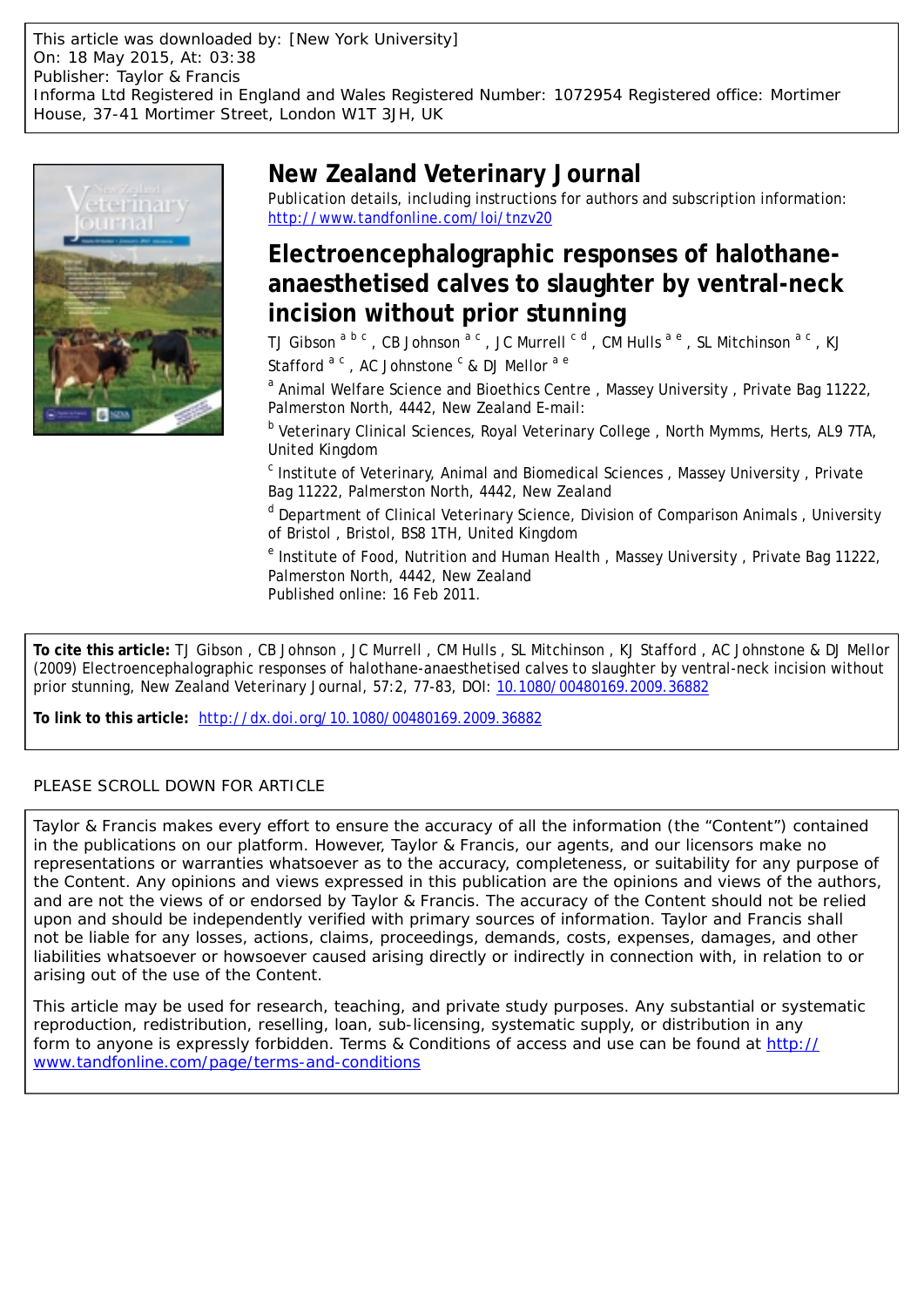## **Electroencephalographic responses of halothane-anaesthetised calves to slaughter by ventral-neck incision without prior stunning**

**TJ Gibson\*†‡, CB Johnson\*‡§, JC Murrell‡#, CM Hulls\*¥, SL Mitchinson\*‡, KJ Stafford\*‡, AC Johnstone‡ and DJ Mellor\*¥**

### **Abstract**

**AIM: To investigate whether the electroencephalographic (EEG) responses to slaughter by ventral-neck incision without prior stunning may be perceived as painful in halothane-anaesthetised calves.**

**METHODS: Fourteen Angus steers were minimally anaesthetised with halothane, using an established anaesthesia protocol. EEG indices were recorded bilaterally for 5 minutes prior to and 5 minutes following ventral-neck incision. A single incision was made in the ventral aspect of the neck, severing all tissues ventral to the vertebral column including the major blood vessels supplying and draining the head. Changes in the median frequency (F50), 95% spectral edge frequency (F95) and total power of the EEG (Ptot) were used to investigate the effects of ventral-neck incision. At the completion of the experiment, brains of calves were examined histologically.**

**RESULTS: During the 30 seconds following ventral-neck in**cision, the F95 and Ptot showed significant changes (p<0.05) compared with pre-treatment values. The F50 increased signifi**cantly from recordings from the right side of the cranium. No gross or histological abnormalities were detected in the brains following slaughter.**

**CONCLUSIONS:** This study is the first investigation of the **noxiousness of slaughter by ventral-neck incision, using EEG spectral analysis. It demonstrated that there is a period following slaughter where ventral-neck incision represents a noxious stimulus.**

**KEY WORDS:** *Calves, compressed spectral array, electroencephalogram, emergency slaughter, minimal anaesthesia, nociception, pain, slaughter, ventral-neck incision*

- Institute of Veterinary, Animal and Biomedical Sciences, Massey University, Private Bag 11222, Palmerston North 4442, New Zealand.
- Current address: Department of Clinical Veterinary Science, Division of Companion Animals, University of Bristol, Bristol BS8 1TH, United Kingdom.
- ¥ Institute of Food, Nutrition and Human Health, Massey University, Private Bag 11222, Palmerston North 4442, New Zealand.
- § Author for correspondence. Email: c.b.johnson@massey.ac.nz

## **Introduction**

Calves slaughtered for human consumption in New Zealand must be rendered completely insensible, prior to slaughter, with the application of a mechanical or electrical stun and maintained in that state until death (Anonymous 2006). In certain situations, livestock are slaughtered without prior stunning, common examples of this being emergency and religious slaughter. The United Kingdom Farm Animal Welfare Council recently recommended that further research should be undertaken, following which the status of religious slaughter be re-examined (Anonymous 2003).

During slaughter by ventral-neck incision, a single incision with an extremely sharp blade is made in the ventral aspect of the neck, severing the major blood vessels to the brain. The incision also transects skin, muscle, trachea, oesophagus, sensory nerves and connective tissues (Mellor and Littin 2004). There are a number of potential welfare concerns regarding neck-cut slaughter without prior stunning, including possible pain due to the incision itself and pain and distress during the time before the onset of undoubted insensibility.

The time to undoubted insensibility following ventral-neck incision with or without stunning has been a topic of much detailed research in a variety of species. This has involved investigations of cortical electrical activity in terms of changes in the EEG/ electrocorticogram in amplitude and waveform type (Nangeroni and Kennett 1964; Newhook and Blackmore 1982; Gregory and Wotton 1984; Anil *et al*. 1995a), changes in the power spectrum of the EEG (Bager *et al*. 1992), changes in brain function in terms of visual (Gregory and Wotton 1984; Daly *et al*. 1988; Anil *et al*. 1995b) and somatosensory (Daly *et al*. 1988; Anil *et al*. 1995a) evoked potentials, loss of evoked eye response (Levinger 1961; Barnett *et al*. 2007), and changes in behaviour (Levinger 1961; Blackmore 1984; Grandin 1994; Barnett *et al*. 2007). There is insufficient understanding of conscious processes to be able to interpret the significance of these events in terms of loss of consciousness, but the window before the onset of undoubted insensibility can be reliably assessed (Mellor and Littin 2004). Most authorities consider this window to be between approximately 5 and 60 seconds or more in duration in cattle (Mellor and Littin 2004), although it has been postulated that the rapid decompression of the cerebral vault results in implosion of the brain, leading to a more rapid loss of sensibility (Rosen 2004). During this

- EEG Electroencephalogram(s)/electroencephalographic
- F50 Median frequency
- F95 95% Spectral edge frequency
- Ptot Total power of the electroencephalogram

<sup>\*</sup> Animal Welfare Science and Bioethics Centre, Massey University, Private Bag 11222, Palmerston North 4442, New Zealand.

<sup>†</sup> Current address: Veterinary Clinical Sciences, Royal Veterinary College, North Mymms, Herts AL9 7TA, United Kingdom.

ECG Electrocardiogram(s)/electrocardiographic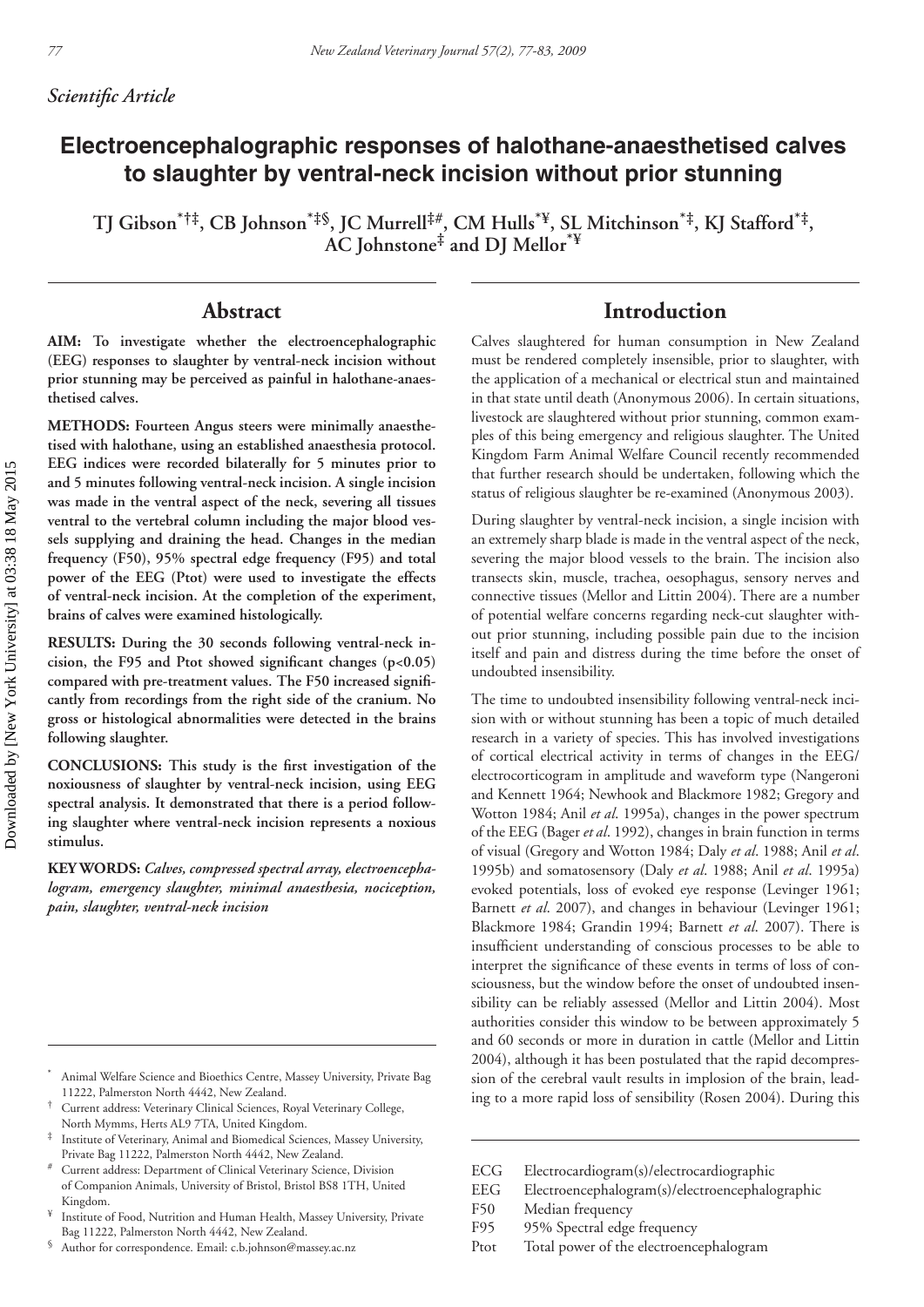window between neck incision and insensibility the animal could experience pain and/or distress.

Until recently no tools were available for assessing pain in animals during this window (Mellor *et al*. 2000; Rutherford 2002). Recent advances in the quantitative interpretation of the EEG have identified changes in cerebrocortical function in response to noxious stimulation (Murrell and Johnson 2006). Changes in the frequency spectrum of the human EEG have been shown to reflect alterations in activity associated with the cognitive perception of pain (Chen *et al*. 1989). We have recently reported EEG responses to scoop dehorning in minimally anaesthetised calves (Gibson *et al*. 2007). The F50 and F95 are the frequency below which 50% and 95%, respectively, of the total power of the EEG is located, and the Ptot is the total area under the power spectrum curve (Murrell and Johnson 2006). Increases in F50 and F95 and a decrease in Ptot have been previously associated with nociception in animals (Murrell *et al*. 2003; Johnson *et al*. 2005a; Gibson *et al*. 2007) and also with pain in man (Chen *et al*. 1989). Changes in F50, F95 and Ptot were found to correlate with the noxious stimulus of dehorning, and these responses were abolished by the prior application of local anaesthetic blockade (Gibson et al. 2007). Similar changes have now been identified in seven species of mammals during surgical stimulation under anaesthesia (Murrell *et al*. 2003; Haga and Ranheim 2005; Johnson *et al*. 2005ab; McGregor 2005).

Changes in F95 have also been associated with increasing depth of anaesthesia (Johnson *et al*. 1993, 1994; Johnson and Taylor 1998). The minimal anaesthesia model involves maintaining the animal on a stable light plane of halothane anaesthesia, where the animal is unconscious but still able to demonstrate EEG responses to noxious stimulation (Murrell and Johnson 2006). This model allows the investigation of cerebrocortical responses to noxious stimuli without compromising the welfare of the animal (Gibson *et al*. 2007).

The aim of this study was to examine EEG responses of halothane-anaesthetised calves to slaughter by ventral-neck incision without prior stunning, in order to ascertain the noxiousness or otherwise of this manipulation. Following slaughter, histological examination of brains was carried out to identify any structural changes following ventral-neck incision.

## **Materials and methods**

#### **Animals**

Calves were sourced from a commercial stock agent and kept in accordance with normal farming practices. Fourteen Angus steers weighing 109–162 kg were allocated to receive ventral-neck incision. Another group of 10 Friesian heifers and bulls weighing 134–207 kg were allocated to receive a sham incision designed to mimic the action of the ventral-neck incision without tissue damage. The sham incision data were collected prior to the use of these animals in another study. Prior to the study, animals were penned overnight with free access to water but not food. The study was approved by the Massey University Animal Ethics Committee, Palmerston North, New Zealand.

#### **Anaesthesia**

Anaesthesia was induced using a mixture of 3.7 (SD 0.5) mg/kg ketamine (Parnell Laboratories, Auckland, NZ) and 6.9 (SD 3.4) mg/kg propofol (DBL; Mayne Pharma Pty Ltd, Melbourne, Australia) administered to effect by rapid injection into a jugular vein. Following intubation with a 16-mm cuffed endotracheal tube (Cook Veterinary Products, Brisbane, Australia), anaesthesia was maintained using inhalation of halothane (Halothane-Vet; Merial NZ Limited, Manukau City, NZ) in oxygen (BOC, Palmerston North, NZ) delivered via a precision vaporiser (Fluothane; Med-Source Ltd, Ashburton, NZ) and a circle breathing system (VMS Anaesthesia Machine; Matrix Medial Inc, New York, USA). Endtidal halothane tension was maintained at  $0.9\%$ . End-tidal  $CO<sub>2</sub>$ tension, end-tidal halothane tension, heart rate and respiratory rate were monitored using an anaesthetic agent monitor (Hewlett Packard M1025B; Hewlett Packard, Hamburg, Germany). All subsequent procedures were carried out under general anaesthesia.

#### **EEG and electrocardiographic (ECG) recording**

Subdermal 27-G stainless-steel needle electrodes (Medelec, Radiometer, Auckland, NZ) were placed in a bilateral fronto-zygomatic electrode montage, as adapted from the method described by Mayhew and Washbourne (1990). The non-inverting (active) electrodes were placed in the midline between the medial canthi of the eyes, the inverting (reference) electrodes over the left and right mastoid processes, and a common ground electrode caudal to the poll. A base apex electrode configuration was used to record ECG.

The EEG and ECG were amplified using isolated differential signal amplifiers (Iso-Dam Isolated Physiological Signal Amplifiers; World Precision Instruments, Sarasota FL, USA). The EEG was recorded with a gain of 1,000 and a pass-band of 0.1–500 Hz. The ECG was recorded with a gain of 1,000 and a pass-band of 10–500 Hz. Both EEG and ECG data were digitised at a rate of 1 kHz (Powerlab/4sp; ADInstruments Ltd, Sydney, Australia) and analysed off-line after completion of the experiment.

#### **Experimental procedure**

Once anaesthetised, calves were placed in dorsal recumbency on a specially designed platform (Massey University Mechanical Services, Massey University, Palmerston North, NZ) with the head securely held in position on a purpose-built head frame (Massey University Mechanical Services). This frame reduced movement of the head during ventral-neck incision and sham incision and provided tension to the neck to ensure that the cut edges did not come into contact with each other after incision. The femoral artery of the right leg was cannulated (18-G BD Insyte Intravenous Catheter; Becton Dickinson Infusion Therapy Systems Inc, Utah, USA) for direct monitoring of arterial blood pressure. The arterial blood pressure transducer (Spectramed Medical Products, Singapore) was re-calibrated against a mercury column (Baumanometer; WA Baum Co Inc, New York, USA) for each animal. Fifteen minutes were allowed for equilibration of general anaesthesia before collection of data commenced.

#### *Ventral-neck incision*

A 5-minute pre-treatment EEG recording was made, immediately followed by a single incision to the ventral aspect of the neck below the level of the larynx using a sharp, flat-edged knife 245 mm long by 28 mm wide (Granton Ragg Ltd, Sheffield, England). The knife was used exclusively for the neck incision and was resharpened after each use, using a Tru Hone sharpener (Model No. LCF; Tru Hone Corporation, Ocala FL, USA). The incision was always carried out by the same operator. Data were recorded for 5 minutes following slaughter, after which the wound was inspected for complete severance of the major blood vessels and for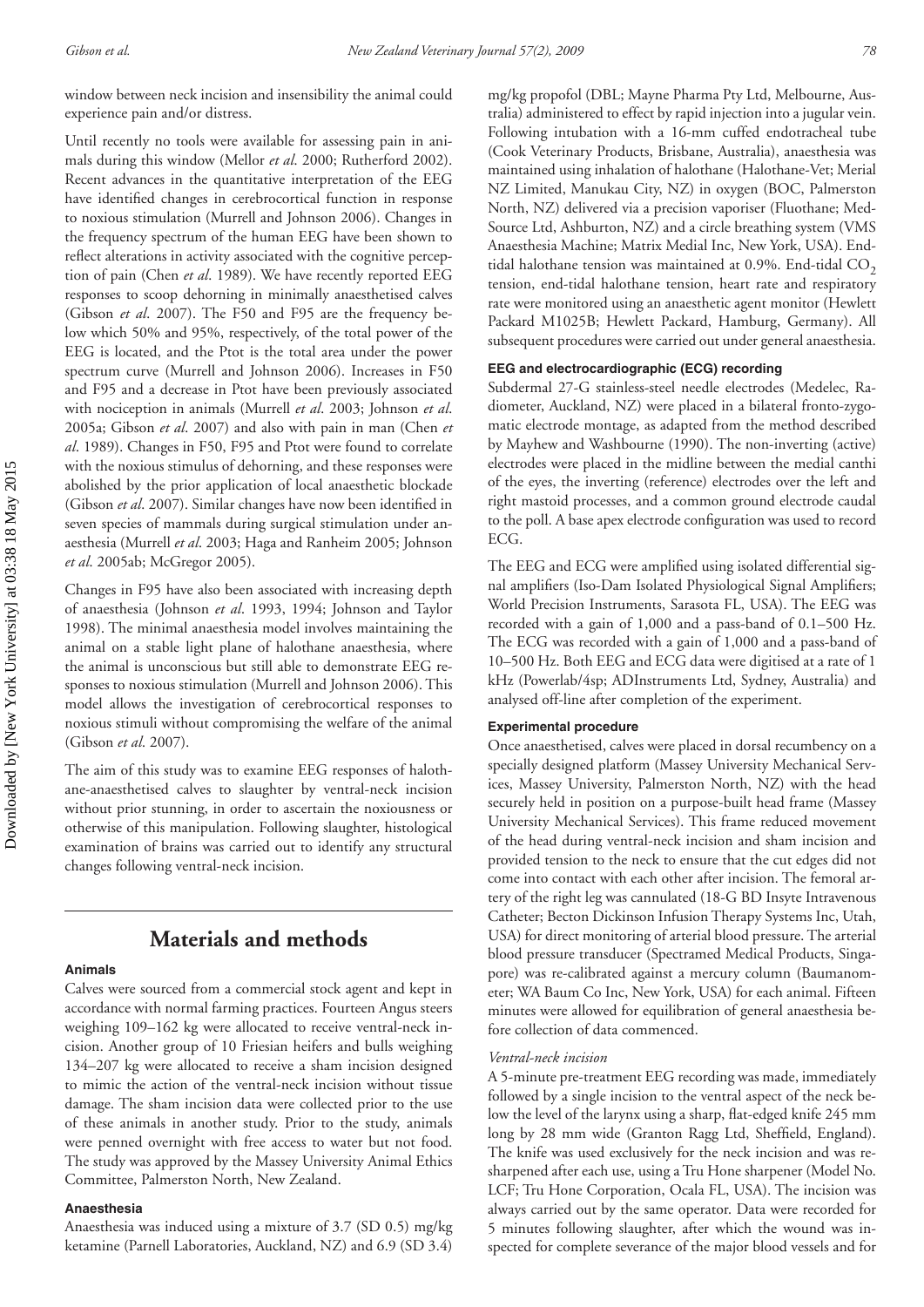any significant signs of occlusion of carotid arteries. Calves were weighed immediately after induction of anaesthesia and all carcasses were weighed at the end of the recording period, to allow estimation of blood loss.

#### *Sham incision*

In the sham incision animals, a 5-minute pre-treatment recording was made, after which sham incision was undertaken using a broom handle drawn across the neck with a similar action and position to that of ventral-neck incision, but causing no tissue damage. Data were recorded for 5 minutes following sham incision. After completion of this study these calves were used in a different experiment.

#### **Analysis of EEG and ECG data**

EEG epochs contaminated by artefacts such as over- and underscale or large single spikes were manually rejected from analysis using Chart 5.4.2 (ADInstruments Ltd). The F50, F95 and Ptot were calculated for consecutive non-overlapping 1-second epochs using purpose-written software (Spectral Analyser; Craig Johnson, Massey University, Palmerston North, NZ, 2002). Fast Fourier Transformation was applied to each epoch, generating sequential power spectra with 1-Hz frequency bins. Subsequent analysis and generation of compressed spectral arrays were performed using Microsoft Excel Mac 2004 (Microsoft Corporation, Redmond, USA). Variables derived from 2 seconds before to 5 seconds after ventral-neck incision were excluded from EEG analysis to prevent contamination by movement artefact due to the act of ventralneck incision.

Data from EEG spectral analysis are displayed as specific EEG indices (F50, F95 and Ptot), or compressed spectral arrays, which incorporated alterations in power and frequency over time, and were derived from the EEG power spectra.

EEG traces were inspected visually and classified into one of five categories, *viz* out of range, active EEG, transitional EEG, highamplitude low-frequency EEG (Bager *et al*. 1992), and isoelectric EEG. Active EEG represented normal cerebrocortical activity in anaesthetised calves. Transitional EEG was classified as having an amplitude of less than half of pre-treatment EEG. High-amplitude low-frequency EEG was classified as a waveform with rhythmic activity of high amplitude and low frequency. Isoelectric EEG was classified as a stable trace consisting of background noise with an amplitude of  $\lt^{\frac{1}{8}}$  of the normal pre-stunning EEG with little to no low-frequency component.

Heart rate was calculated from ECG data, using the rate meter function in Chart (ADInstruments Ltd).

#### **Histopathology**

Following ventral-neck incision and completion of the experiment, heads were removed from calves and perfused for 5 minutes with heparinised sodium lactate and for 30 minutes with buffered formalin (10%), via the carotid arteries (Multiparin, Heparin Sodium; CP Pharmaceuticals Ltd, Wrexham, UK; and sodium lactate, Hartmann's Solution; Baxter Healthcare Ltd, Toongabbie, Australia). Brains were extracted from the skulls and immediately placed in 10% buffered formalin, for future histological examination. Samples were taken from the obex, spinal cord, pons, cerebellum, midbrain, thalamus, and short gyri of the insula and primary somatosensory cortices (caudal to the central sulcus). Blocks of tissue from those areas were placed in ethanol baths, routinely processed, and embedded with paraffin. Sections were cut at 5 µm and stained with H&E, then examined histologically.

#### **Statistical analysis**

EEG data were calculated and displayed as percentage changes from pre-treatment values. All data were analysed using Minitab 14.2 (Minitab Incorporated, State College PA, USA) and Prism 4.0c (GraphPad Software Incorporated, San Diego CA, USA). The distribution of the data was tested for normality using the Anderson-Darling test (Anderson and Darling 1952) or the Kolmogorov-Smirnov test for EEG indices and frequency bands, respectively. Analysis of differences between pre- and post-treatment values for EEG indices was performed on consecutive nonoverlapping 30-second epochs using a Mann-Whitney non-parametric test (F95 and Ptot), or a one-way ANOVA (F50). Analysis of the correlation between blood pressure and EEG indices and between left- and right-sided EEG was performed using a twotailed Spearman's rank coefficient test for non-parametric data. Analysis of blood pressure and heart rate data was performed on individual time points taken every 15 seconds, using a Mann-Whitney non-parametric test. Blood loss was calculated as a percentage of liveweight.

## **Results**

Two calves were excluded from analysis because of inadequate ventral-neck incision due to incomplete severance of the carotid arteries. In addition, four EEG traces (left side from Calves 1 and 5 and right side from Calves 2 and 8) were excluded from analysis due to unacceptable levels of contamination with external noise. Figures illustrate EEG from the left and right sides separately in order to better illustrate the variability of these signals.

In the initial 30 seconds following ventral-neck incision, mean F95 increased from a pre-treatment value of 101 (SD 9)% to 111 (SD 12)% (p<0.05) and remained stable for 150 seconds (Figure 1). After this period, bursts of periodic activity were visible bilaterally. The response in Ptot was biphasic (Figure 2). Initially, it increased from a mean pre-treatment value of 95 (SD 23)% to 160 (SD 91)% and 297 (SD 152)% on the right and left cerebral hemispheres, respectively (p<0.052; p<0.002, respectively). By 60 seconds after ventral-neck incision, mean Ptot had decreased to 60 (SD 23)% and 65 (SD 27)% of pre-treatment values for the



**Figure 1. Percentage change in the mean 95% spectral edge frequency (F95), relative to pre-treatment values, of the right (black line) and left (grey line) side of the electroencephalogram of halothaneanaesthetised calves following ventral-neck incision at time point 0.**  aSignificant difference from pre-treatment values, right cerebral hemisphere (p<0.05). <sup>b</sup>Significant difference from pre-treatment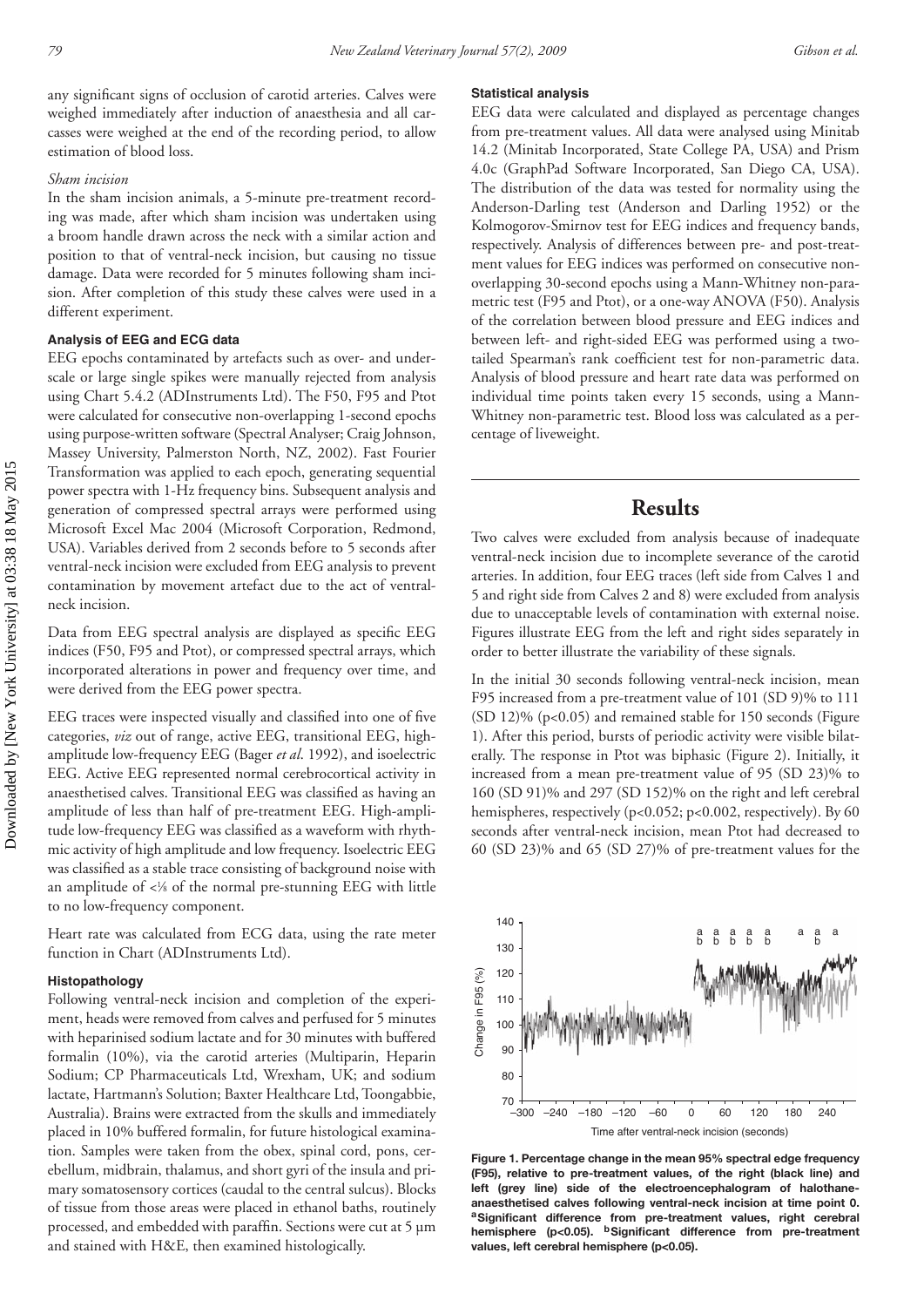right and left sides, respectively (p<0.05). After 150 seconds, Ptot began to exhibit bursts of periodic activity in individual animals. In the initial 30 seconds following ventral-neck incision, mean F50 increased from a pre-treatment value of 110 (SD 43)% to 125 (SD 84)% (p=0.036) on the right side. Changes in F50 on the left side were similar to those on the right, but of a lesser magnitude and did not reach statistical significance (Figure 3).

Visual assessment of the EEG showed that the mean duration of out-of-range data following ventral-neck incision was 2 (SD 1) seconds. The mean duration of active EEG for anaesthetised calves following ventral-neck incision was 34 (SD 16) seconds. Transitional EEG was observed in most, but not all, animals as waveforms changed from active EEG to high-amplitude low-frequency EEG. The mean duration of transitional EEG in the nine animals in the group that displayed it was 70 (SD 50) seconds. The mean time to onset of high-amplitude low-frequency EEG was 76 (SD 26) seconds, and this EEG pattern had a mean duration of 144 (SD 73) seconds. This activity occurred at similar time points to the periodic activity seen in Ptot (Figure 2). The mean time to the onset of isoelectric EEG was 192 (SD 71) seconds.



**Figure 2. Percentage change in the mean total power (Ptot), relative to pre-treatment values, of the right (black line) and left (grey line) side of the electroencephalogram of halothane-anaesthetised calves following**  ventral-neck incision at time point 0. <sup>a</sup> Significant difference from pretreatment values, right cerebral hemisphere (p<0.05). <sup>b</sup>Significant **difference from pre-treatment values, left cerebral hemisphere (p<0.05).**



**Figure 3. Percentage change in the mean median frequency (F50), relative to pre-treatment values, of the right (black line) and left (grey line) side of the electroencephalogram of halothane-anaesthetised**  calves following ventral-neck incision at time point 0. <sup>a</sup>Significant **difference from pre-treatment values, right cerebral hemisphere (p<0.05).**

After sham incision there were no significant differences in F50, F95 and Ptot from pre-treatment values (Ptot illustrated in Figure 4). However, there was a transient increase in Ptot immediately following application of the sham incision. This increase had a mean duration of 3 seconds (Figure 4).

After ventral-neck incision mean blood pressure decreased from a pre-treatment value of 112 (SEM 9.5) mm Hg to 22 (SEM 2.3) mm Hg and 4 (S SEM 2.6) mm Hg at time points of 40 and 110 seconds, respectively (Figure 5). The blood pressure was significantly lower than pre-treatment values from 15 seconds onwards. Heart rate decreased from pre-treatment values following ventral-neck incision (Table 1). This decrease was significant 30 and 60 seconds after ventral-neck incision (p<0.05). Tachycardia developed from 140 seconds after ventral-neck incision onwards. Estimated blood loss, as a percentage of liveweight, reached 4.5 (SEM 0.4)% after 120 seconds.

Positive correlations (p<0.001) were found between decreasing blood pressure and changes in Ptot following ventral-neck incision (r=0.6866 right-sided; r=0.5355 left-sided). Other EEG indices displayed weak correlations with blood pressure following ventral-neck incision.

No signs of occlusion were seen at either the cephalic or cardiac ends of the carotid arteries following ventral-neck incision during or after the period of data collection. Gross examination of the brains following ventral-neck incision showed no abnormal haemorrhage. Histological examination revealed no internal



**Figure 4. Percentage change in the mean total power (Ptot), relative to pre-treatment values, of the right (black line) and left (grey line) side of the electroencephalogram of halothane-anaesthetised calves following application of a non-noxious sham incision at time point 0.**



**Figure 5. Mean ± SEM femoral arterial blood pressure (BP; mm Hg) of halothane-anaesthetised calves before and after ventral-neck incision. a Significant difference from pre-treatment values (p<0.05).**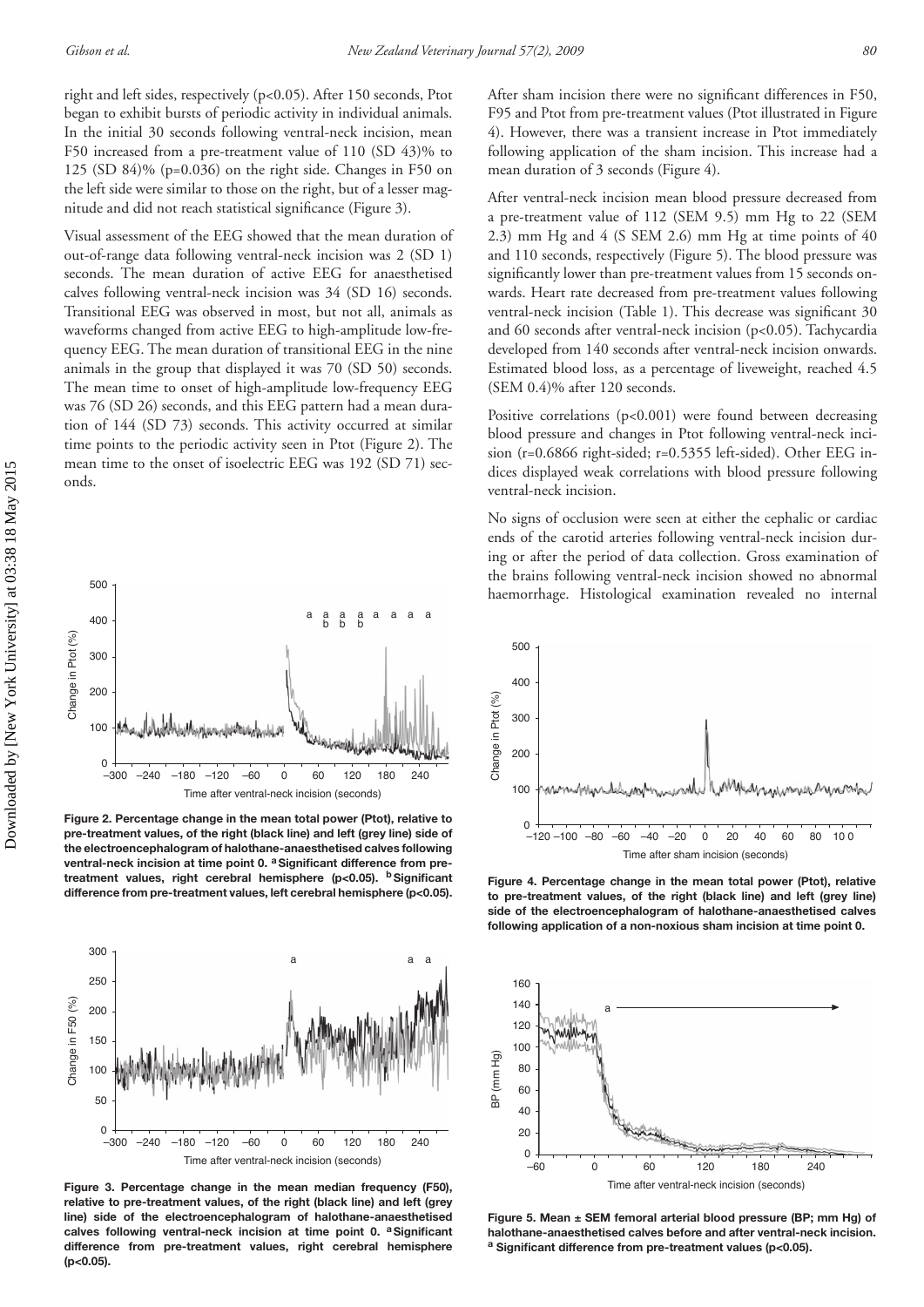**Table 1. Mean (± SEM) heart rate (beats per minute; bpm) of halothaneanaesthetised calves at individual time points after ventral-neck incision.**

| Time after ventral-neck<br>incision (seconds) | <b>Heart rate</b><br>$(\pm$ SEM) (bpm) | P-value <sup>a</sup> |
|-----------------------------------------------|----------------------------------------|----------------------|
| $-15b$                                        | $130.0 + 9.36$                         | na                   |
| 0 <sup>c</sup>                                | $129.1 + 9.29$                         | 0.916                |
| 15                                            | $127.7 \pm 20.34$                      | 0.318                |
| 30                                            | $104.3 \pm 5.92$                       | 0.031                |
| 45                                            | $105.3 + 5.85$                         | 0.052                |
| 60                                            | $102.3 \pm 5.60$                       | 0.031                |
| 75                                            | $105.0 \pm 5.37$                       | 0.074                |
| 90                                            | $105.1 \pm 4.69$                       | 0.052                |
| 105                                           | $105.4 \pm 5.08$                       | 0.052                |
| 120                                           | $104.7 \pm 7.12$                       | 0.083                |
| 135                                           | $111.9 \pm 7.46$                       | 0.227                |
| 150                                           | $125.1 \pm 7.20$                       | 0.793                |
| 165                                           | $135.3 \pm 8.38$                       | 0.875                |
| 180                                           | $140.7 \pm 9.05$                       | 0.372                |
| 300 (5 minutes)                               | $137.6 \pm 10.91$                      | 0.563                |

a Significance of difference from pre-treatment values

b Pre-treatment value

c Ventral-neck incision

na = not applicable

haemorrhage nor any identifiable lesions. Slides taken from the obex, pons, midbrain and somatosensory cortex had dilated vessels or vacuoles, indicating good penetration of the fixation agent immediately following death. However, in the cerebellum of five of the calves, there were mild changes in white matter with artefact around glial cells, potentially indicating poor fixation of the cerebellum. A number of sections had 'chatter', folding and creasing artefacts, but these were not sufficient to hinder histological examination.

### **Discussion**

Slaughter by ventral-neck incision produced responses in all EEG indices measured that have been previously associated with noxious stimulation in calves (Gibson *et al*. 2007).

Increases in F95 have been seen in response to noxious stimulation (Johnson *et al*. 2005b; Gibson *et al*. 2007) and also with decreasing depth of halothane anaesthesia (Johnson *et al*. 1993, 1994; Johnson and Taylor 1998). In the current study, end-tidal halothane tension was tightly controlled during pre-treatment recording periods. However, incision of the neck resulted in severance of the trachea and endotracheal tube. Whilst this stopped the delivery of halothane to the animal, the concurrent interruption of the major component of cerebral arterial blood supply would have reduced cerebral perfusion and so limited the extent to which any reduction in body end-tidal halothane tension was reflected in the brain. The germane EEG changes following ventral-neck incision were of short duration so that the observed changes in F95 were not likely to be a response to decreasing concentrations of halothane in the brain.

The initial increase in Ptot after ventral-neck incision contrasts with previous studies that have generally shown decreases in Ptot following a noxious stimulus (Murrell *et al*. 2003; Haga and

Ranheim 2005; Johnson *et al*. 2005b; Gibson *et al*. 2007). However, an initial increase in Ptot was observed in lambs of different ages undergoing rubber-ring castration (Johnson *et al*. 2005a). In the current study, the sham-incision group demonstrated a transient increase in Ptot comparable in onset to that seen following ventral-neck incision, but of a lower duration and magnitude. This suggests that the increase observed after ventral-neck incision may be partially caused by movement of the animal during incision of the neck. The remainder of the increase following ventral-neck incision may be related to the loss of skin, muscle and connective tissue tension and to contracture of the ventral muscles of the neck that typically follows this reduction of tension.

After the initial increase in Ptot following ventral-neck incision, Ptot significantly decreased. A decrease in power content of specific electrocorticographic frequency bands  $(2-8)$  Hz and  $8-30$ Hz) in conscious cattle has also been reported after slaughter without stunning (Bager *et al*. 1992). This reported effect may be a cortical response to noxious inputs due to slaughter by ventralneck incision or, conversely, to loss of mid- to high-frequency activity resulting in a reduction of functional cerebrocortical activity. Changes in Ptot following slaughter should be interpreted with caution as decreases in Ptot have been previously associated with noxious stimulation in cattle (Gibson *et al*. 2007), and with reductions in cortical function during stunning (Gibson *et al*. 2009). In the current study, it is highly probable that the calves were responding both to the noxious component of slaughter while gradually losing cortical function over time caused by hypoxia.

The later spikes of increased activity in Ptot were linked with both the onset of high-amplitude low-frequency EEG activity seen on visual assessment of EEG traces and the increase in power of the predominantly lower frequencies (0–10 Hz) of the compressed spectral array. Levinger (1961) found similar activity to that of high-amplitude low-frequency EEG in sheep, i.e. 2–4 Hz between 22–44 seconds following Shechita slaughter (slaughter in accordance with Hebrew ritual practice). In humans, hypoxia-induced syncope has been shown to occur after a period of slowing of background rhythms accompanied by high-amplitude delta activity (Brenner 1997), thereby resembling high-amplitude low-frequency EEG. Additionally, during cardiac arrest in humans slow waves of increasing amplitude and decreasing frequency appeared in the EEG, with a duration of 7–13 seconds (Aichner and Bauer 2005). Our results are consistent with these observations and suggest that cerebral hypoxia was the primary cause of this activity.

Changes in F50 have previously been associated with noxious stimulation in a variety of species (Murrell *et al*. 2003; Johnson *et al*. 2005ab; McGregor 2005; Gibson *et al*. 2007). Similar changes were seen unequivocally on the right side of the brain in this study. The inherent variability associated with F50 may have reduced its statistical power to a point where, in the challenging environment following ventral-neck incision, it was difficult to statistically identify these changes on the left side.

Median frequency and F95 are both measures of the frequency components of the EEG, but they provide no indication of the power or amplitude of the EEG signal. Accordingly, they should always be interpreted in the light of major changes in total signal power (Ptot). As the EEG becomes isoelectric, changes in F50 and F95 increasingly represent background noise rather than reflecting cortical function. Thus, there is a period after ventral-neck incision when the EEG represents real activity and not background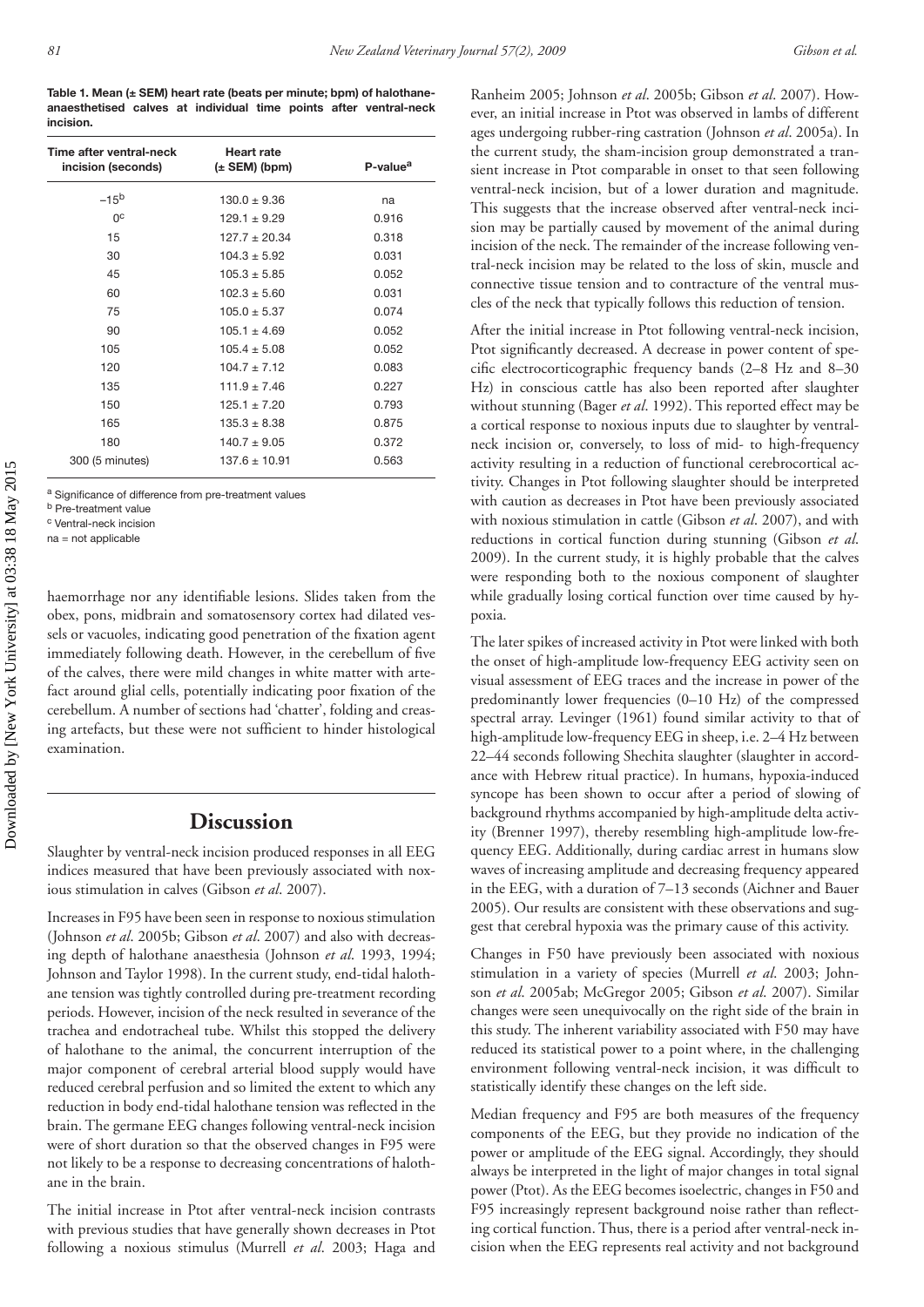Downloaded by [New York University] at 03:38 18 May 2015 Downloaded by [New York University] at 03:38 18 May 2015 noise. During this period, changes in F50 and F95 may be interpreted as being responses to noxious stimulation, in particular during the period when active EEG is still present. In the study presented here, active EEG following ventral-neck incision was defined as being similar in waveform type and amplitude to that before ventral-neck incision. It represents the period of functional cerebrocortical activity during which an animal, if conscious, may perceive noxious stimulation as painful and distressing.

The compressed spectral array provides a more detailed representation of changes in both the frequency and power contents of the EEG of individual animals following ventral-neck incision. There were increases in the higher frequencies (24–30 Hz) of the compressed spectral arrays, with durations of 30–60 seconds. These changes correlate with those observed in F95 following ventral-neck incision. Furthermore, the duration of the increases in high-frequency activity correspond to the period of active EEG reported from visual inspection of the EEG waveform.

In the current study, active EEG was not synonymous with sensibility as all animals were anaesthetised during the entire experimental period. This requires any conclusions concerning consciousness to be carefully considered. Based on previous work it appears that after ventral-neck incision sensibility and the associated cognitive ability to perceive pain and experience distress are not lost immediately (Mellor and Littin 2004). Measures of undoubted insensibility have demonstrated that this period varies considerably between species and individuals. There is considerable variation in the reported time to undoubted insensibility in cattle, *viz* 2–10 seconds (Levinger 1961), 34–85 seconds (Newhook and Blackmore 1982), or 19–113 seconds (Daly *et al*. 1988). Although some of this variation may be due to the use of different experimental techniques and differing criteria to define insensibility and death (Shaw *et al*. 1990), individual differences in cerebrocortical responses are also likely to be involved. Changes in the EEG attributable to noxiousness in the current study are within the reported window of possible sensibility in the majority of studies following ventral-neck incision.

In the current study, there were no signs of occlusion at either cephalic or cardiac ends of the cut carotid arteries during or after the data collection period. This suggests that the prolonged periods of functional cortical activity seen in individual calves may have been due to the animals having sufficient oxygen stored in the brain and delivered by the vertebral arteries for the maintenance of cerebral metabolism in the absence of carotid occlusion. It has been calculated that the human brain has enough oxygen stored for metabolism to persist for about 7 seconds following the disruption of supply (Hillman 1993).

Blood loss estimated from liveweight change was 4.5% of liveweight 120 seconds following ventral-neck incision in the current study. The pattern of bleed-out was both qualitatively and quantitatively similar to that reported in conscious adult cattle undergoing Halal slaughter (Anil *et al*. 2006). Blood loss was 3% of liveweight in that study, falling within the error bars of the current study.

Histological examination of the brains taken from calves in the ventral-neck incision group displayed no detectable abnormal features. Rosen (2004) suggested that following Shechita the collapse in jugular venous pressure, without replacement with carotid blood, would result in impaired maintenance of brain structure. Based on the current results there were no indications of loss of structure or of lesions from the suggested sudden decompression of the cranial vault following sectioning of the carotid arteries and jugular veins.

This study is the first to examine quantitatively the noxiousness of slaughter by ventral-neck incision. The results demonstrated that ventral-neck incision caused EEG changes which were quantitatively and qualitatively similar to those observed following scoop dehorning (Gibson *et al*. 2007). In combination with previous analyses (Mellor and Littin 2004), these changes demonstrated that ventral-neck incision has strong potential to be perceived as a noxious stimulus and therefore to be painful in conscious animals subjected to this procedure.

## **Acknowledgements**

The authors would like to thank the members of the Comparative Neuroscience Group, the Large Animal Teaching Unit, and the Small Animal Production Unit, Massey University, for assistance during the experiment. This study was jointly funded by the Department for Environment, Food and Rural Affairs of the United Kingdom and the Ministry of Agriculture and Forestry of New Zealand. TJ Gibson was the recipient of a C Alma Baker Postgraduate Scholarship.

## **References**

- \* **Aichner F, Bauer G.** Cerebral anoxia. In: Niedermeyer E, Silva FLD (eds). *Electroencephalography, Basic Principles, Clinical Applications, and Related Fields*. Pp 455–70. Lippincott Williams & Wilkins, Philadelphia, USA, 2005
- Anderson TW, Darling DA. Asymptotic theory of certain "goodness-of-fit" criteria based on stochastic processes. *Annals of Mathematical Statistics* 23, 193–21, 1952
- Anil MH, McKinstry JL, Wotton SB, Gregory NG. Welfare of calves. 1. Investigations into some aspects of calf slaughter. *Meat Science* 41, 101–12, 1995 a
- **Anil MH, McKinstry JL, Gregory NG, Wotton SB, Symonds H.** Welfare of calves. 2. Increase in vertebral artery blood flow following exsanguination by neck sticking and evaluation of chest sticking as an alternative slaughter method. *Meat Science* 41, 113–23, 1995 b
- **Anil MH, Yesildere T, Aksu H, Matur E, McKinstry JL, Weaver HR, Erdogan O, Hughes S, Manson C.** Comparison of Halal slaughter with captive bolt stunning and neck cutting in cattle: exsanguination and quality parameters. *Animal Welfare* 15, 325–30, 2006
- **\* Anonymous.** *Report on the Welfare of Farmed Animals at Slaughter or Killing. Part 1. Red Meat Animals*. Farm Animal Welfare Council, London, UK, 2003
- **\* Anonymous.** *Animal Welfare (Commercial Slaughter) Code of Welfare 2006 Public Draft*. National Animal Welfare Advisory Committee, Wellington, NZ, 2006
- **Bager F, Braggins TJ, Devine CE, Graafhuis AE, Mellor DJ, Tavener A, Upsdell MP.** Onset of insensibility at slaughter in calves – effects of electroplectic seizure and exsanguination on spontaneous electrocortical activity and indexes of cerebral metabolism. *Research in Veterinary Science* 52, 162–73, 1992
- **Barnett JL, Cronin GM, Scott PC.** Behavioural responses of poultry during Kosher slaughter and their implications for the birds' welfare. *Veterinary Record* 160, 45–9, 2007
- **Blackmore DK.** Differences in behaviour between sheep and cattle during slaughter. *Research in Veterinary Science* 37, 223–6, 1984

<sup>\*</sup>Non-peer-reviewed